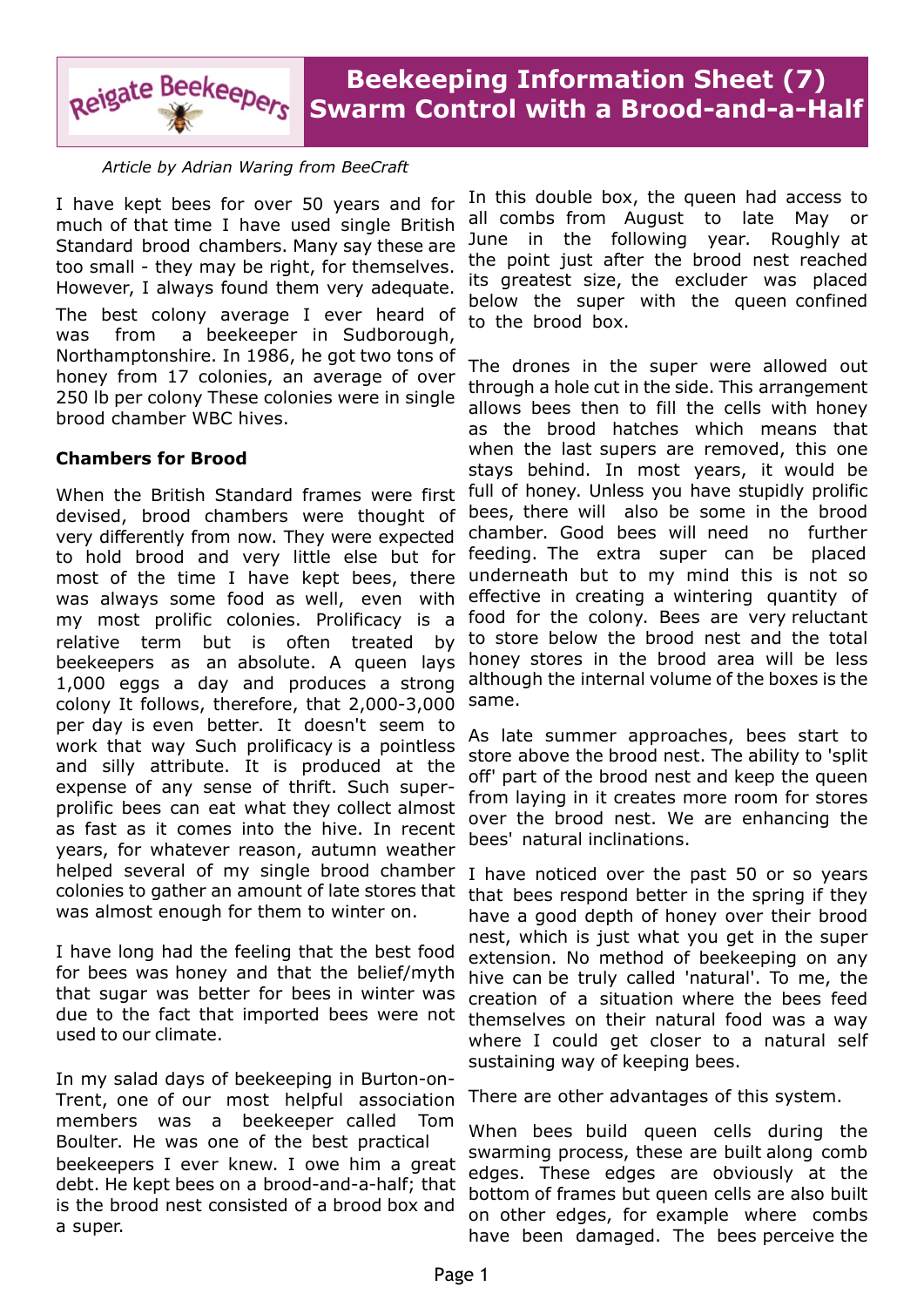bottom edges of the super combs as being a good place to build some cells. Regular or modify a clearer board. Cut a 50 mm (2 inspection for queen cells need only consist inch) entrance in one rim and cover the escape of removing any supers and then tilting the 'half' back to see the bottoms of these frames. If both boxes contain brood, then some of the queen cells, if there are any, will be visible. A sensible swarm control system can then be put into play.

It is a while ago when I pointed out that all methods of swarm control are essentially the same. All successful methods are based around a premise that a colony of bees have three parts: the queen, the brood and the flying bees. In such methods, the procedure is to separate one of these from the other two.

One major criticism I had about brood-and-ahalf was that, although searching for queen cells by tilting takes about five minutes, the resulting search for the queen through frames can take far longer. However, if you leave the queen with the brood and queen cells and separate off the flying bees, you only have to know which box or boxes contain the queen. Even beekeepers with defective sight don't need to see her!

I will tell you how to do this.

Flying bees have a fixed point to which they will return - the hive entrance. If there is nothing there (their hive has been moved), they will start to look round. They will, in fact, go into nearby colonies with little or no trouble early in the year.

Swapping swarming colonies with weaker ones or moving them to new sites in the apiary was the method Dadant used in America.



Fig (1) - The Split Board

You need to make a new piece of equipment holes with gauze. The hole can be larger than two Porter escape holes but not smaller. The shape doesn't matter. It merely helps the colony odour to continue to mingle.

You can use a Snelgrove board if you have one but you only need to use one entrance. You could also use a Horsley board.

You will also need one brood box full of frames of drawn comb and/or foundation.

# **Step 1**

You have, I assume, been looking regularly for queen cells by tilting. When you find them, if your examinations have been regular, they should all be unsealed. Some will contain eggs, some larvae. Move the brood box and its 'half' to one side.

Don't mix them up with the supers. The 'half' goes on an upturned roof and the brood box can be placed on top of this.

### **Step 2**

In their place, put the 'new' brood box on the floor.

Remove two frames from it. Take two from the original box.

These need to be a frame of sealed brood and a frame of unsealed brood. There must be eggs in at least one of the combs.

There must be no queen cells.

It is better if the queen stays in the box with the queen cells. Brush the bees from the chosen frames back into the box they came from. At no time in all this process do you need to spend time looking for the queen.

Next, replace the supers.

# **Step 3**

Place your board on top of these supers with the entrance facing rearwards. Place your brood-and-a-half on top of this.

Replace the inner cover and then the roof.

# **Step 4**

Leave it for a week (7-8 days). In that time, the